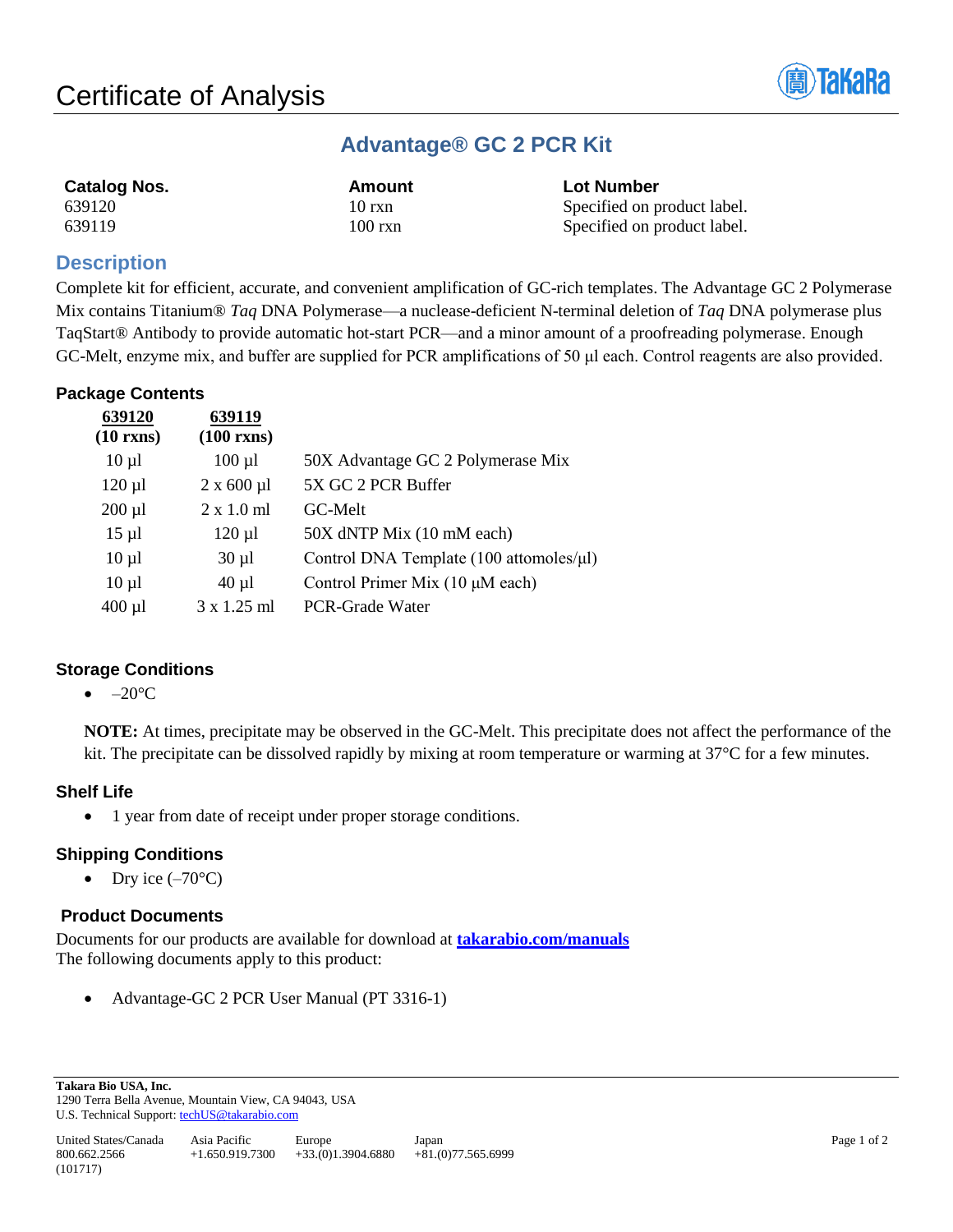Advantage GC 2 PCR Kit

## **Quality Control Data**

#### **Raw Material Quality Control**

Purified N-terminal deletion mutant *Taq* polymerase was tested for enzymatic activity and PCR effectiveness. Endonuclease, exonuclease, and DNA contamination were also performed.

#### **Functional Quality Control**

#### **Amplification of a GC-rich cDNA fragment**

The Advantage GC 2 Polymerase Mix was tested by amplification of the Control DNA Template using the Control Primer Mix. The Control DNA Template is a 510-bp GC-rich fragment (of which 110 bp is 90% GC-rich) from the insulin-like growth factor receptor II (IGFR II) gene. Amplification was performed in the presence of varying concentrations of GC-Melt (0, 0.5, 1.0, 1.5, and 2 M). Reactions were assembled and performed as described in the User Manual. Cycle parameters were set at:

| 1 cycle<br>25 cycles | $94^{\circ}$ C, 3 min<br>94°C, 30 sec<br>68°C, 1.5 min |
|----------------------|--------------------------------------------------------|
| 1 cycle              | $68^{\circ}$ C, 3 min                                  |

5 μl of each PCR product was run on a 2.0 % agarose/EtBr gel. The presence of a major band of 0.5 kb was observed in the lanes corresponding to amplification with 0.5 and 1.0 M GC-Melt.

It is certified that this product meets the above specifications, as reviewed and approved by the Quality Department.